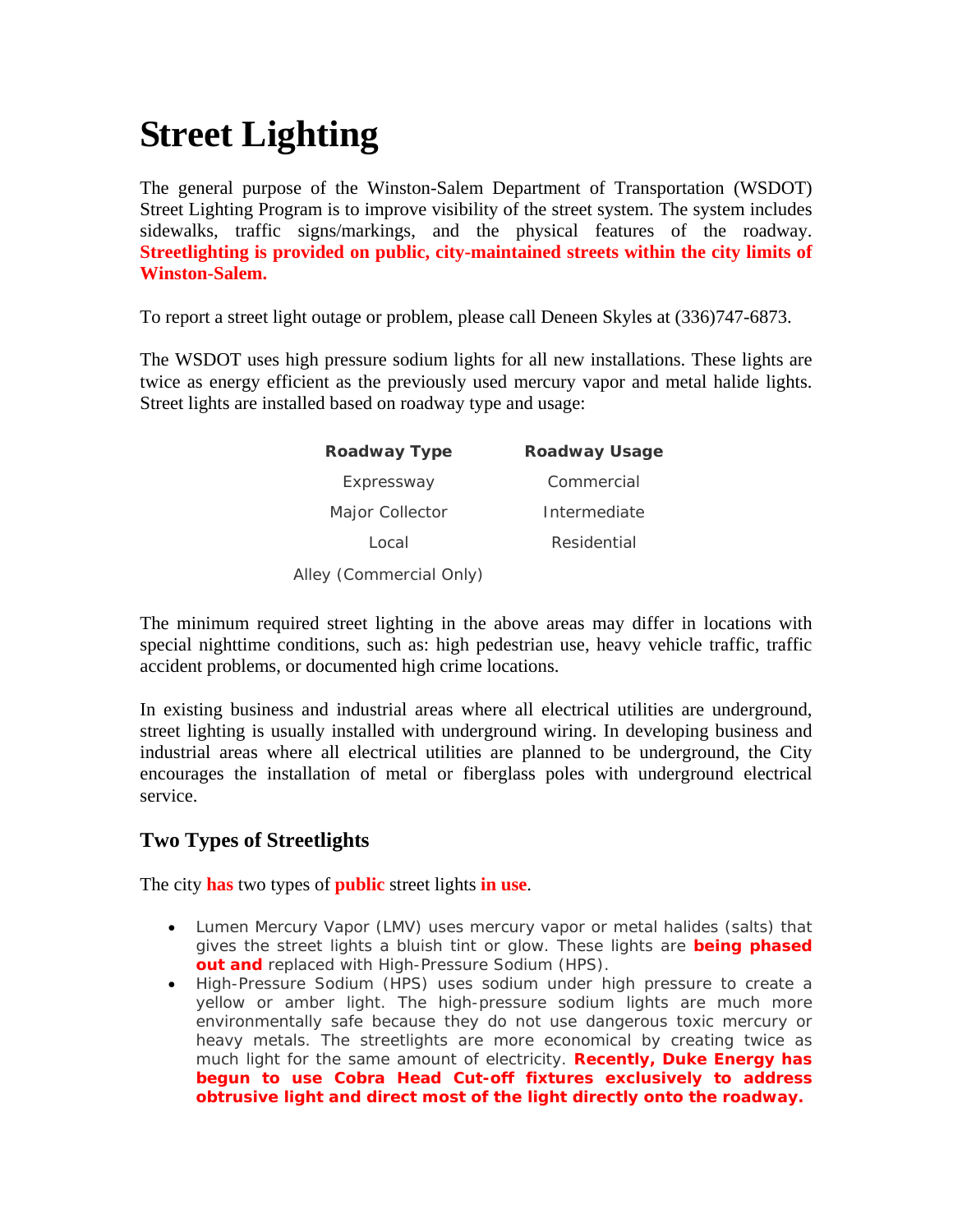### **Requesting Decorative Lighting**

Below are the guidelines for requesting decorative street lighting for subdivisions within the city revised on August 23, 2005:

- 1. The developer and/or homeowners make the initial request for decorative streetlighting.
- 2. The city requests a copy of the Homeowners Associations' Articles of Incorporation and Restrictive Covenants. (NOTE: If a Homeowners Association has not been formed, an Association must be established prior to any Agreement with the city for decorative lights.)
- 3. Decorative streetlighting fixtures and pole choices are given to the Association/ Developer for review. Both the city and Duke Power Company can attend any meetings requested by the Association to discuss options, procedures, etc. Upon choosing a fixture, maps depicting lighting locations for both decorative and standard systems are prepared and a preliminary cost estimate. The Association is given the opportunity to provide input on the locations of the streetlights; however, the spacing requirements set by Duke Power Company and the City of Winston-Salem will be followed.
- 4. The City Attorney's office reviews the Associations documents for wording that gives the Association the power to assess each homeowner for the payment of the decorative lighting system. (One hundred percent (100%) of the homeowners must be members of the Association.)
- 5. The Association/Developer makes its final decision on decorative lighting the choice to have decorative lighting and the lighting layout.
- 6. A written request is sent to Duke Power for a written cost quote including but not limited to:

Decorative adder charge,

Initial cost to install the decorative system,

"Early Out" charge for removal of existing streetlighting system if one exists.

- 7. The city forwards this written quote and the length of the contract period to the Association/Developer. (The length of the contract period is based on the State Utility Commission approved PL Rate Schedule.)
- 8. The Asssociation/Developer sends a letter of intent to the city stating its desire to have decorative streetlights and its understanding that the decorative adder/installation charges must be paid up-front before the streetlighting can be installed by Duke Power Company.
- 9. The Council Action Request and Resolution and the Letter of Intent is sent to City Council for approval to enter into a contract between the city and the Homeowners Association. Upon approval of City Council, the Association/Developer signs the contract to pay the cost difference between the standard streetlight system and the decorative system as well as any other charges associated with the installation and/or removal in the development.
- 10. Duke Power Company sends the Association/Developer the invoice for the upfront charges.